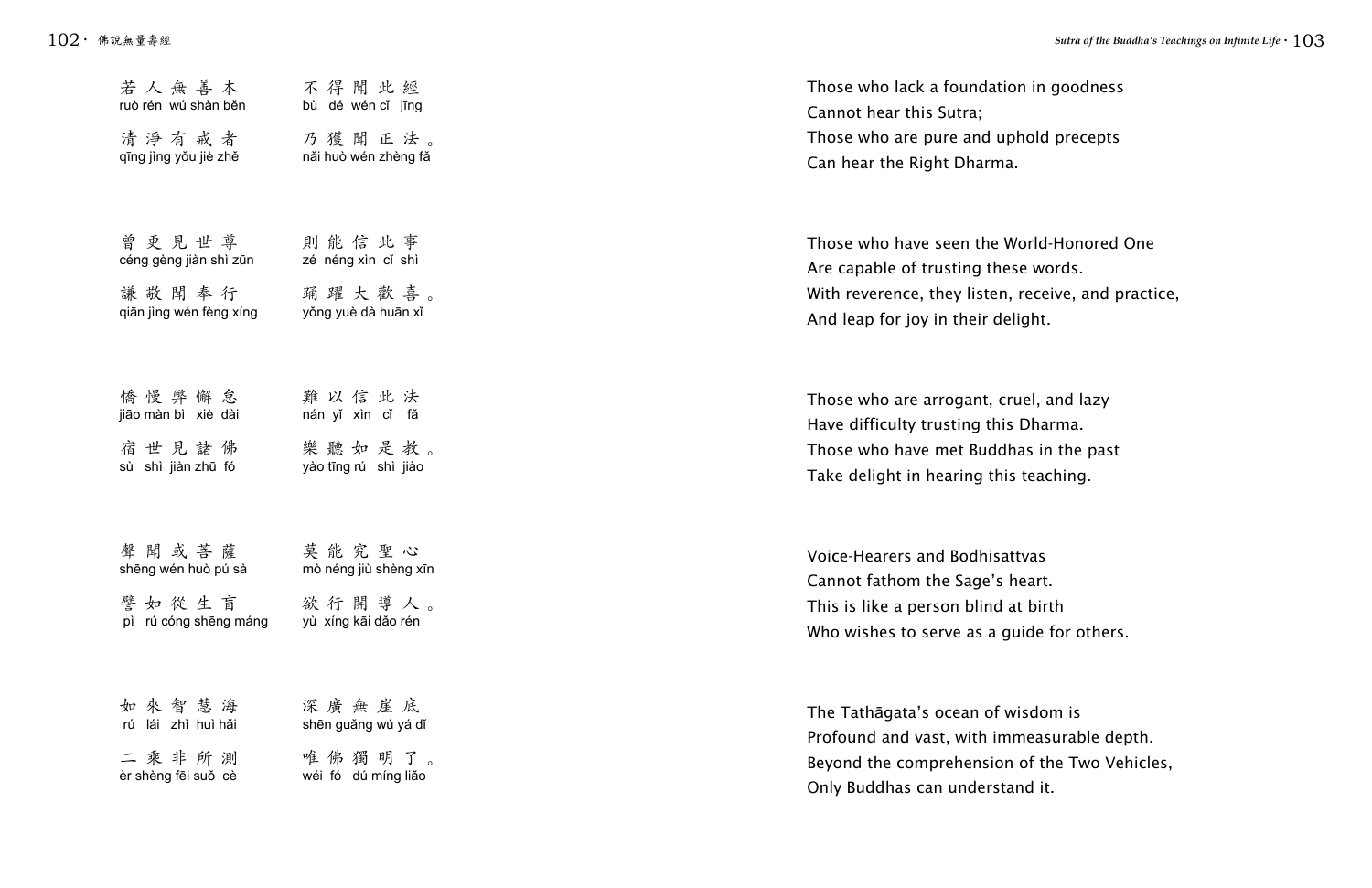Suppose every person fully realized the Way And had the pure wisdom that sees inherent emptiness. If they for billions of eons, Pondered the Buddha's knowledge, Exhausted themselves in explaining it, Even at the end of their lives, they would not know it. As the Buddha's wisdom is boundless Clear and pure in this way.

Human life is extremely hard to attain; Meeting the Buddha is difficult as well; Having faith and wisdom is not easy. Therefore upon meeting the Dharma, One must seek it with vigor, keep it always in mind, Treat it with respect, and greatly rejoice, Then such a person can be my good spiritual friend. Accordingly, each person must make this resolve:

'Even if the world goes up in flames I will endure it to learn the Dharma. After I become a Buddha, I will rescue all beings caught in samsara's flow.'

| 假使一切人                      | 具足皆得道                 |
|----------------------------|-----------------------|
| jiǎ shǐ yí qiè rén         | jù zú jiē dé dào      |
| 淨 慧 如(知) 本 空               | 億劫思佛智                 |
| jìng huì rú (zhī) běn kōng | yì jié sī fó zhì      |
| 窮力極講說                      | 盡壽猶不知                 |
| qióng lì jí jiǎng shuō     | jìn shòu yóu bù zhī   |
| 佛慧無邊際                      | 如是致清淨。                |
| fó huì wú biān jì          | rú shì zhì qīng jìng  |
|                            |                       |
| 壽命甚難得                      | 佛世亦難值                 |
| shòu mìng shèn nán dé      | fó shì yì nán zhí     |
| 人有信慧難                      | 若聞精進求                 |
| rén yǒu xìn huì nán        | ruò wén jīng jìn qiú  |
| 聞法能不忘                      | 見敬得大慶                 |
| wén fǎ néng bú wàng        | jiàn jìng dé dà qìng  |
| 則我善親友                      | 是故當發意。                |
| zé wǒ shàn qīn yǒu         | shì gù dāng fā yì     |
|                            |                       |
| 設滿世界火                      | 必 過 要 聞 法             |
| shè mǎn shì jiè huǒ        | bì guò yào wén fǎ     |
| 會當成佛道                      | 廣濟生死流。                |
| huì dāng chéng fó dào      | guǎng jì shēng sǐ liú |
|                            |                       |

佛告阿難:彼國菩薩·皆當究竟一生補處。除其本 願·為眾生故·以弘誓功德而自莊嚴·普欲度脫一 fó gào ā nán bǐ guó pú sà jiē dāng jìu jìng yī shēng bǔ chù chú qí běn yuàn wèi zhòng shēng gù yǐ hóng shì gōng dé ér zì zhuāng yán pǔ yù dù tuō yí

The Buddha told Ananda, "The Bodhisattvas in this land will all become Buddhas in their next life, with the exception of those who have past vows to save living beings–with the merit and virtue of these vast vows, they adorn themselves and everywhere wish to rescue all beings.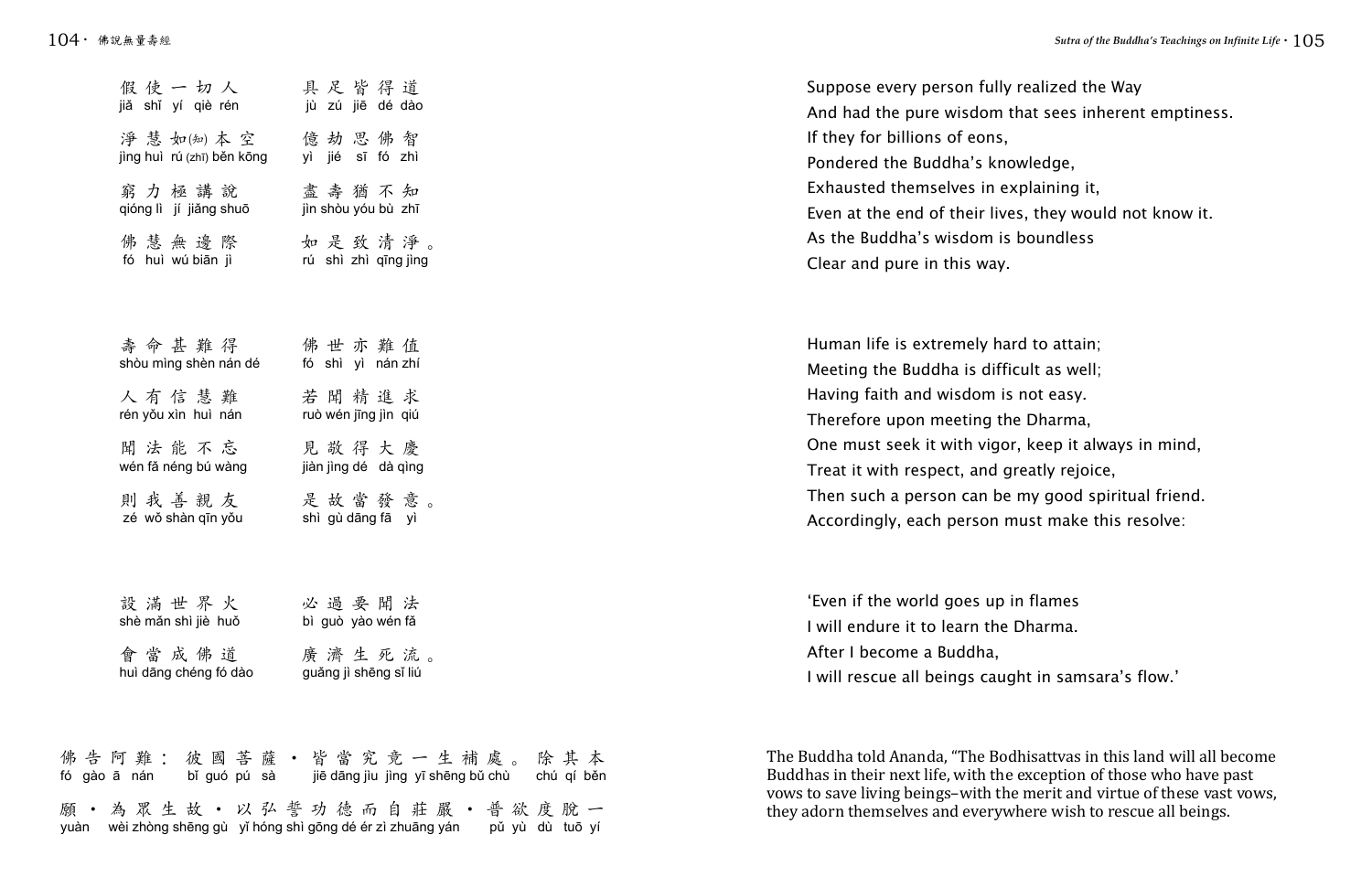"Ananda! In this land, the radiance from the bodies of the Voice-Hearers extends for one *yojanās* while the radiance of the Bodhisattvas extends for hundreds of *yojanās*. The two foremost Bodhisattvas have a radiance that extends everywhere throughout a billion world systems."

Ananda asked the Buddha, "What are the names of these two Bodhisattvas?"

The Buddha responded, "One is named Avalokiteśvara (Guan Shi Yin) and the other Mahāsthāmaprāpta (Great Strength). These two Bodhisattvas practice the Bodhisattva Path in this land. After their previous life ended, they were reborn in this Buddha-land.

切眾生。 阿難! 彼佛國中 • 諸聲聞眾 • 身光一尋。菩薩光明 照百由旬。有二菩薩·最尊第一·威神光明·普照 三千大千世界。 阿難白佛:彼二菩薩•其號云何? 佛言:一名觀世音·二名大勢至。是二菩薩·於此 國土•修菩薩行•命終轉化生彼佛國。 阿難!其有眾生生彼國者•皆悉具足三十二相。智 慧成滿•深入諸法•究暢要妙•神通無礙•諸根明 利。其鈍根者•成就二忍。其利根者•得阿僧祇無 生法忍。 又彼菩薩乃至成佛不更(受) 惡趣·神通自在·常識宿 命。除生他方五濁惡世•示現同彼如我國也。 qiè zhòng shēng bǐ fó guó zhōng zhū shēng wén zhòng shēn guāng yī xún pú sà guāng míng zhào bǎi yóu xún yǒu èr pú sà zuì zūn dì yī wēi shén guāng míng pǔ zhào sān qiān dà qiān shì jiè ā nán bó fó bǐ èr pú sà qí hào yún hé fó yán yī míng guān shì yīn èr míng dà shì zhì shì èr pú sà yú cǐ guó dù xiū pú sà hèng mìng zhōng zhuǎn huà shēng bǐ fó guó ā nán qí yǒu zhòng shēng shēng bǐ guó zhě jiē xī jù zú sān shí èr xiàng zhì huì chéng mǎn shēn rù zhū fǎ jìu chàng yào miào shén tōng wú ài zhū gēn míng lì qí dùn gēn zhě chéng jiù èr rěn qí lì gēn zhě dé ā sēng qí wú shēng fǎ rěn yòu bǐ pú sà nǎi zhì chéng fó bù gēng (shòu) è qù shén tōng zì zài cháng shí sù mìng chú shēng tā fāng wǔ zhuó è shì shì xiàn tóng bǐ rú wǒ guó yě

"Ananda! When people are reborn in this land, they are replete with the thirty-two hallmarks and perfect in wisdom. They have profound mastery of the Dharma and can express its subtle essentials with great skill. Their spiritual powers are unimpeded, and their faculties are keen and radiant.

"Those with duller faculties realize two kinds of patience. Those with sharper faculties attain *asamkhyeya* kinds of patience with the non-arising of phenomena.

"These Bodhisattvas will realize Buddhahood without falling into the lower realms of misery. They have the self-mastery of spiritual powers and the constant knowledge of past lives.

The only exception is when they wish to be born in other worlds that are suffering from the five turbidities, appearing there like I have in this world."